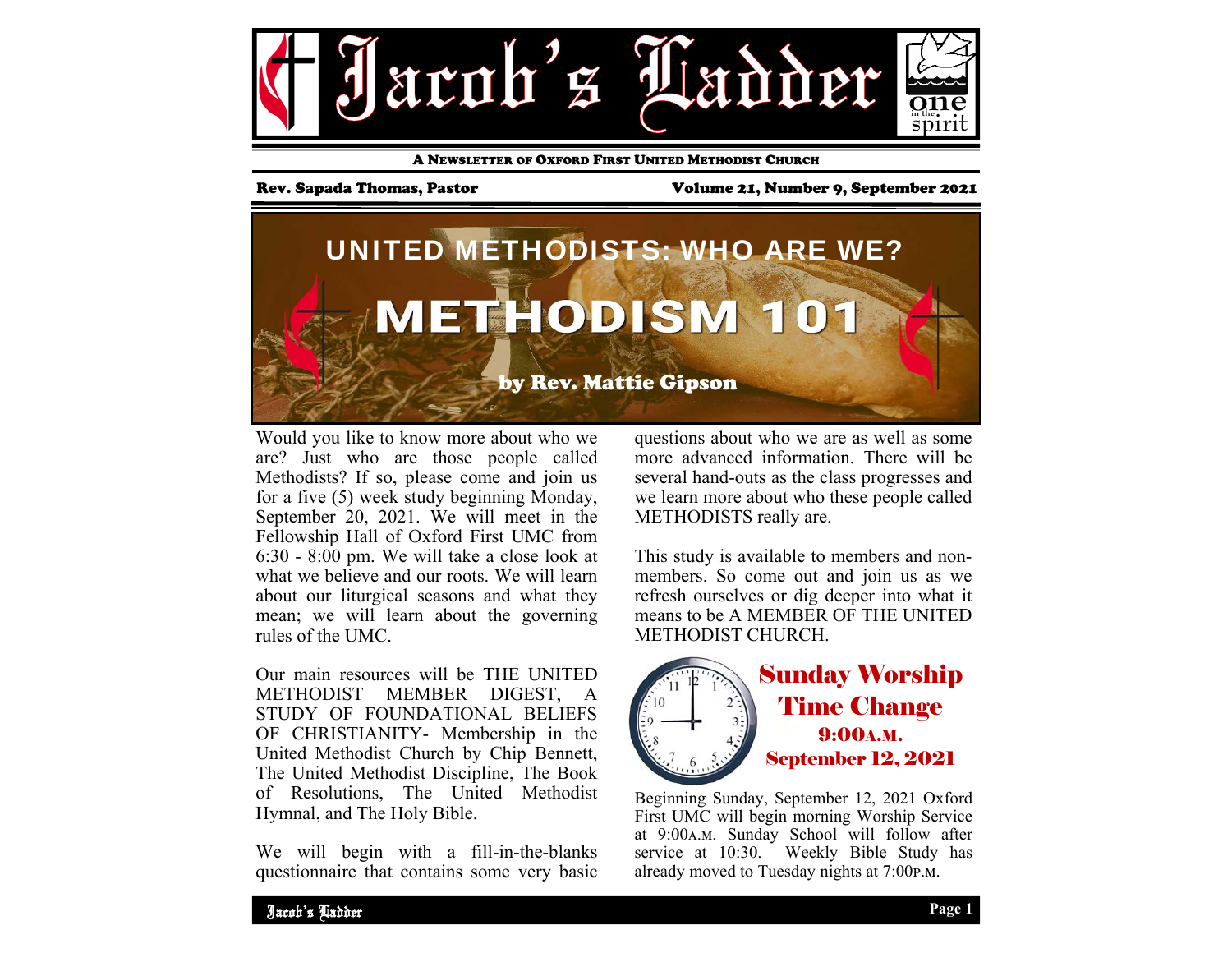

# by Rev. Mattie Gipson



 Labor Day is celebrated on the First Monday of September every year. It is an annual celebration of the social and economic achievements of American workers. The idea came about in the late nineteenth century when

labor activists pushed for a federal holiday to recognize the many contributions that workers have made to build America's strength, prosperity, and well-being. Before it became a national holiday, Labor Day was recognized by Labor Activists in individual states. A movement developed to make Labor Day a national holiday. New York was the first state to introduce a bill, but Oregon was the first state to pass a law recognizing Labor Day as a national holiday. They passed the law on February 21, 1887. Over the years, several other states joined Oregon. By 1894 many more states had adopted the holiday and on June 28, 1894, Congress, during the presidency of Grover Cleveland, passed an act making the first Monday in every year a legal holiday.

History annals tell us that in 1882, Peter McGuire, General Secretary of the Brotherhood of Carpenters and Joiners and a co-founder of the American Federation of Labor, suggested that a day be set aside for a "general holiday for the laboring classes" to honor those "who from rude nature have delved and carved all the grandeur we behold." On September 5, 1882, New York City held the first Labor Day Parade.

Today many Americans celebrate Labor Day with parades, picnics, and parties similar to the festivities of those patriots who first proposed the holiday who declared that the day should be observed with a street parade to exhibit "the strength and esprit de corps of the trade and labor organizations" of the community, followed by a festival for the recreation and amusement of the workers and their families. This pattern of celebration is still carried today.

Some years later prominent men and women began giving speeches and emphasis was placed on economic and civic issues, In the years to follow, in 1909, a resolution by the American Federation of Labor Convention, the Sunday preceding Labor Day was adopted as Labor Sunday and dedicated to the spiritual and educational aspects of the Labor Movement.

American laborers have raised the nation's standard of living and have contributed to

**continued on page 4**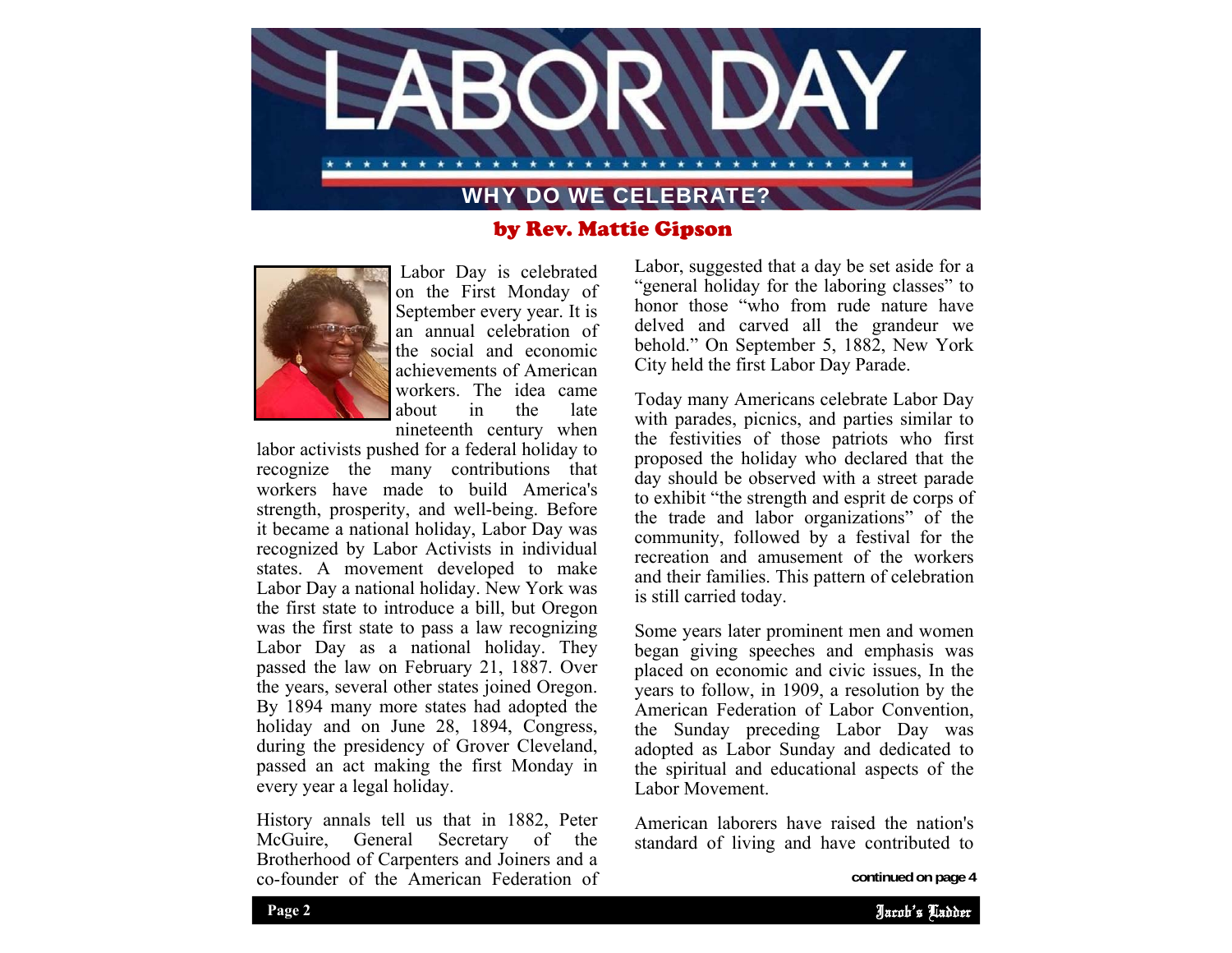# Outreach Ministry

Mother Teresa once said: "Give Your Hands To Serve and Your Heart To Love" To the Oxford First Family and the First Presbyterian Church Family, on behalf of The Oxford First Outreach and Food Ministry & Pastor Sapada Thomas, we would like to thank all of our volunteers and church members who came out to serve God's people with your hands and hearts in unity on Tuesday, August  $31<sup>st</sup>$ . We are so grateful for our new brothers and sisters of FPC, who have partnered with us to meet the needs of our community and to help the arginalized. Because of your faith in action, we were able to serve 263 needy families and hand-delivered to 25 of our shut-in and disabled, by providing a little more food for their tables. "Alone we can do little, but together we can do much,"said Helen Kellar. God Will Not Forget Your Labor Of Love.